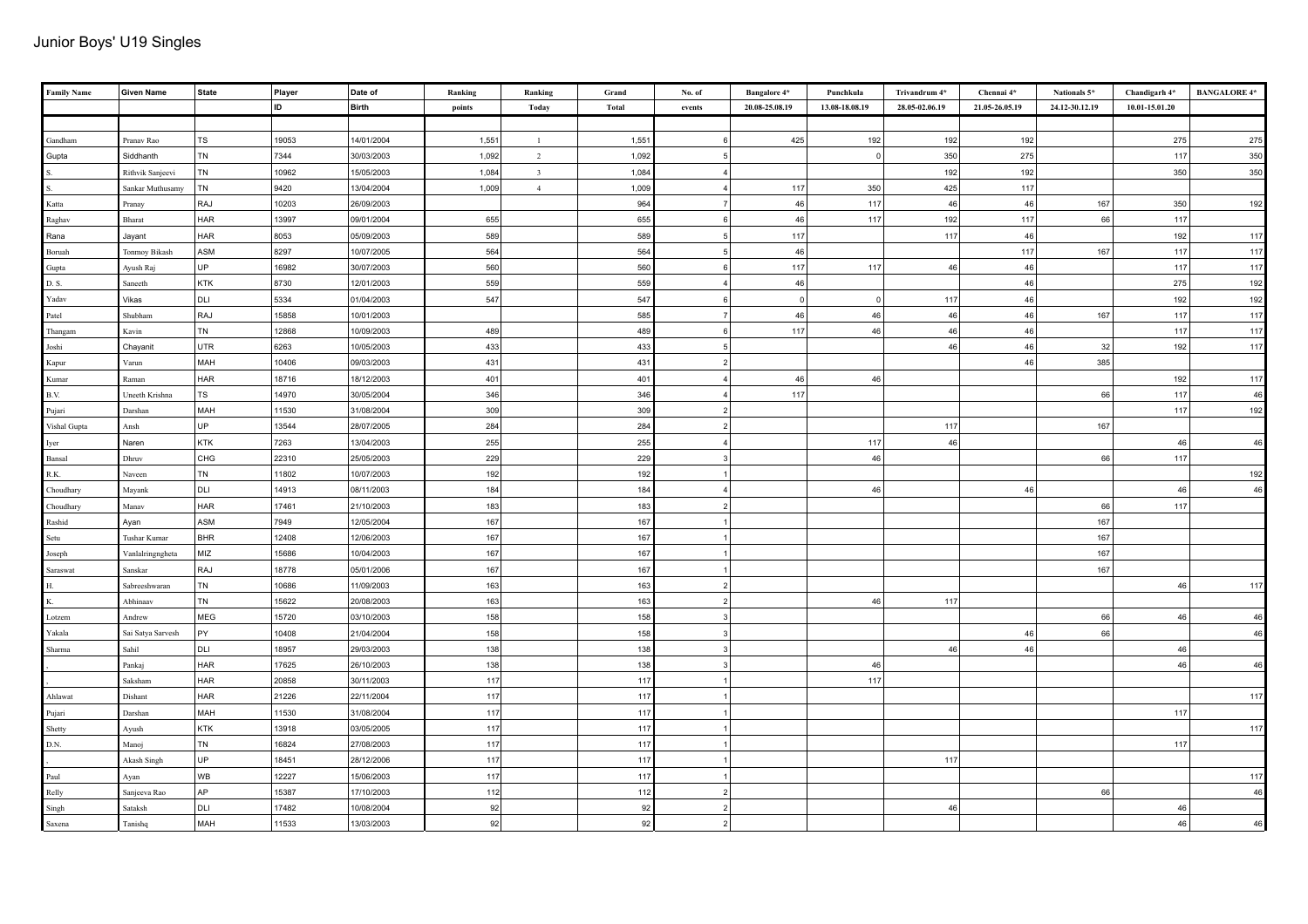| <b>Family Name</b> | <b>Given Name</b> | <b>State</b>   | Player | Date of      | Ranking | Ranking | Grand | No. of         | Bangalore 4*   | Punchkula      | Trivandrum 4*  | Chennai 4*     | Nationals 5*   | Chandigarh 4*  | <b>BANGALORE 4*</b> |
|--------------------|-------------------|----------------|--------|--------------|---------|---------|-------|----------------|----------------|----------------|----------------|----------------|----------------|----------------|---------------------|
|                    |                   |                | ID.    | <b>Birth</b> | points  | Today   | Total | events         | 20.08-25.08.19 | 13.08-18.08.19 | 28.05-02.06.19 | 21.05-26.05.19 | 24.12-30.12.19 | 10.01-15.01.20 |                     |
| Thakur             | Abhinav           | PNB            | 13803  | 10/07/2004   | 92      |         | 92    |                |                |                |                | 46             |                | 46             |                     |
| Khatana            | Himanshu          | RAJ            | 15820  | 20/08/2003   | 92      |         | 92    | $\overline{2}$ |                |                |                |                |                | 46             | 46                  |
| Pulella            | Sai Vishnu        | <b>TS</b>      | 8591   | 09/08/2004   | 92      |         | 92    |                |                |                |                | 46             |                | 46             |                     |
| Thathineni         | Vighnesh          | TS             | 18264  | 16/06/2004   | 92      |         | 92    |                | 46             |                |                |                |                |                | 46                  |
| B. Gautam          | Adarsh            | <b>A&amp;N</b> | 31936  | 19/06/2003   | 66      |         | 66    |                |                |                |                |                | 66             |                |                     |
| Das                | Navyaranjan       | ASM            | 9989   | 01/05/2003   | 66      |         | 66    |                |                |                |                |                | 66             |                |                     |
| Joshi              | Shourya           | GOA            | 16743  | 28/01/2004   | 66      |         | 66    |                |                |                |                |                | 66             |                |                     |
| Sarangthem         | Jeotichandra      | <b>MNP</b>     | 19222  | 02/01/2003   | 66      |         | 66    |                |                |                |                |                | 66             |                |                     |
| Singam             | Jomi              | <b>MNP</b>     | 20687  | 27/02/2005   | 66      |         | 66    |                |                |                |                |                | 66             |                |                     |
| Mohanty            | Amrit             | ORI            | 22467  | 20/01/2004   | 66      |         | 66    |                |                |                |                |                | 66             |                |                     |
| Shaik              | Numair            | AP             | 16082  | 27/07/2006   | 46      |         | 46    |                |                |                |                |                |                |                | 46                  |
| Monson             | Vivian Thomas     | CG             | 25003  | 13/07/2004   | 46      |         | 46    |                |                |                |                |                |                |                | 46                  |
| Bhargava           | Advit             | DLI            | 15578  | 07/10/2003   | 46      |         | 46    |                |                |                |                |                |                | 46             |                     |
|                    | Gagan             | HAR            | 17761  | 13/01/2006   | 46      |         | 46    |                |                | 46             |                |                |                |                |                     |
| Nain               | Sourabh           | HAR            | 35057  | 10/07/2003   | 46      |         | 46    |                |                | 46             |                |                |                |                |                     |
| Nandal             | Aman              | HAR            | 17794  | 02/07/2003   | 46      |         | 46    |                | 46             |                |                |                |                |                |                     |
| Singh              | Randeep           | HAR            | 27105  | 24/11/2005   | 46      |         | 46    |                |                |                |                |                |                | 46             |                     |
| B.S.               | Vaibhav           | KTK            | 17630  | 17/09/2003   | 46      |         | 46    |                |                |                |                |                |                |                | 46                  |
| Hangal             | Devdutt           | KTK            | 14166  | 19/05/2003   | 46      |         | 46    |                |                |                |                |                |                |                | 46                  |
| Morab              | Tarun             | KTK            | 16644  | 24/09/2004   | 46      |         | 46    |                |                |                |                |                |                |                | 46                  |
| Saxena             | Tanishq           | MAH            | 11533  | 13/03/2003   | 46      |         | 46    |                |                |                |                |                |                |                | 46                  |
| Rokade             | Sarthak           | MAH            | 21757  | 24/02/2003   | 46      |         | 46    |                |                |                |                |                |                |                | 46                  |
| Suryavanshi        | Yash              | MAH            | 17961  | 21/05/2003   | 46      |         | 46    |                |                |                |                |                |                | 46             |                     |
| Jat                | Avdhesh           | MP             | 18300  | 19/06/2003   | 46      |         | 46    |                |                |                |                |                |                | 46             |                     |
| Sharma             | Lakshay           | PNB            | 10817  | 21/09/2005   | 46      |         | 46    |                |                |                |                |                |                | 46             |                     |
| Sundararaj         | Manuneedhi        | PY             | 16490  | 15/02/2003   | 46      |         | 46    |                |                |                | 46             |                |                |                |                     |
| Gupta (Jr.)        | Harshit           | <b>RAJ</b>     | 21936  | 13/09/2003   | 46      |         | 46    |                |                | 46             |                |                |                |                |                     |
| Kashyap            | Jhashank          | <b>RAJ</b>     | 12922  | 29/10/2005   | 46      |         | 46    |                | 46             |                |                |                |                |                |                     |
| Khatana            | Himanshu          | <b>RAJ</b>     | 15820  | 20/08/2003   | 46      |         | 46    |                |                |                |                |                |                |                | 46                  |
| Arokia Walter      | Irvin             | TN             | 10665  | 04/06/2003   | 46      |         | 46    |                |                |                |                |                |                |                | 46                  |
| G                  | Venkata Chandhan  | TN             | 13245  | 17/01/2003   | 46      |         | 46    |                |                |                |                | 46             |                |                |                     |
| $\,$ H.            | Sabreeshwaran     | <b>TN</b>      | 10686  | 11/09/2003   | 46      |         | 46    |                |                |                |                |                |                | 46             |                     |
| M.                 | Srivarshan        | <b>TN</b>      | 15613  | 07/10/2003   | 46      |         | 46    |                | 46             |                |                |                |                |                |                     |
| $\overline{B}$     | Varshith Reddy    | TS             | 16943  | 29/11/2003   | 46      |         | 46    |                |                |                |                |                |                |                | 46                  |
| Jetty              | Gnana Harsha      | TS             | 25065  | 03/01/2004   | 46      |         | 46    |                |                |                |                |                |                |                | 46                  |
| $\mathbf{K}$ .     | Lokesh Reddy      | TS             | 18955  | 25/02/2006   | 46      |         | 46    |                |                |                |                |                |                |                | 46                  |
| Chauhan            | Aaryesh           | UTR            | 5168   | 23/01/2003   | 46      |         | 46    |                |                |                |                |                |                | 46             |                     |
| Chetry             | Nikhil            | ANP            | 18292  | 24/09/2004   | 32      |         | 32    |                |                |                |                |                | 32             |                |                     |
| Kesari             | Akula             | AP             | 28678  | 27/12/2004   | 32      |         | 32    |                |                |                |                |                | $32\,$         |                |                     |
|                    | Aman Raj          | <b>BHR</b>     | 20834  | 07/10/2003   | 32      |         | 32    |                |                |                |                |                | $32\,$         |                |                     |
| Halarnkar          | Yash              | GOA            | 25851  | 06/03/2004   | 32      |         | 32    |                |                |                |                |                | 32             |                |                     |
| Duggal             | Divyansh          | HP             | 13840  | 14/02/2004   | 32      |         | 32    |                |                |                |                |                | 32             |                |                     |
| Sharma             | Bhavya            | J&K            | 32403  | 26/03/2003   | 32      |         | 32    |                |                |                |                |                | 32             |                |                     |
| Tlau               | Laldintluanga     | MIZ            | 19380  | 07/02/2003   | 32      |         | 32    |                |                |                |                |                | 32             |                |                     |
|                    |                   |                |        |              |         |         |       |                |                |                |                |                |                |                |                     |